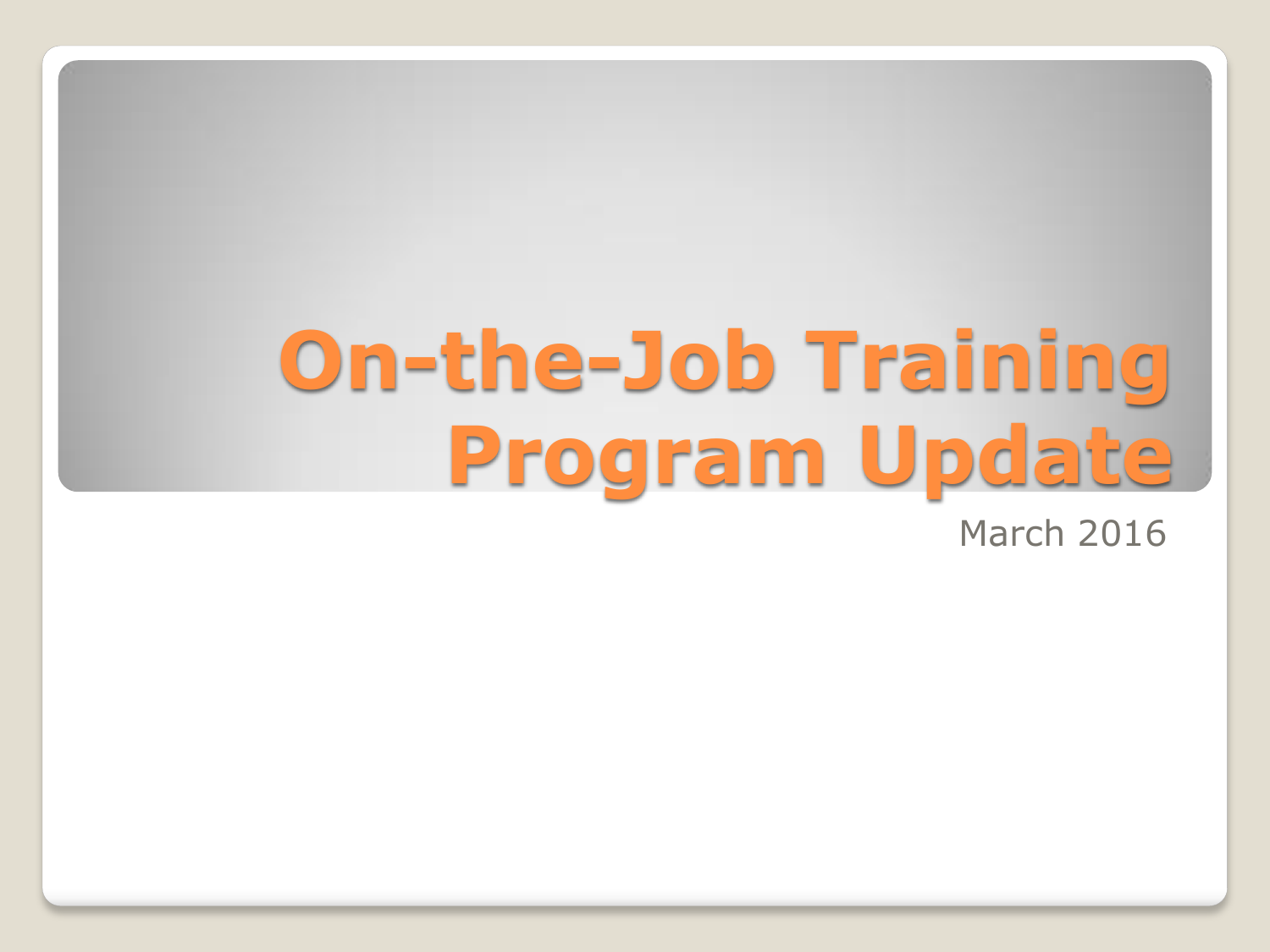

# Mission Statement

The purpose of the On the -Job Training (OJT) Program is to provide training in the highway construction industry for minority, female, and economically disadvantaged individuals, hereafter known as the target group. Pursuant to 23 Code of Federal Regulations Part 230, Subpart A, Appendix B – Training Special Provisions, this program provides for on -the -job training aimed at developing full journeyworkers in the type of trade or job classification involved.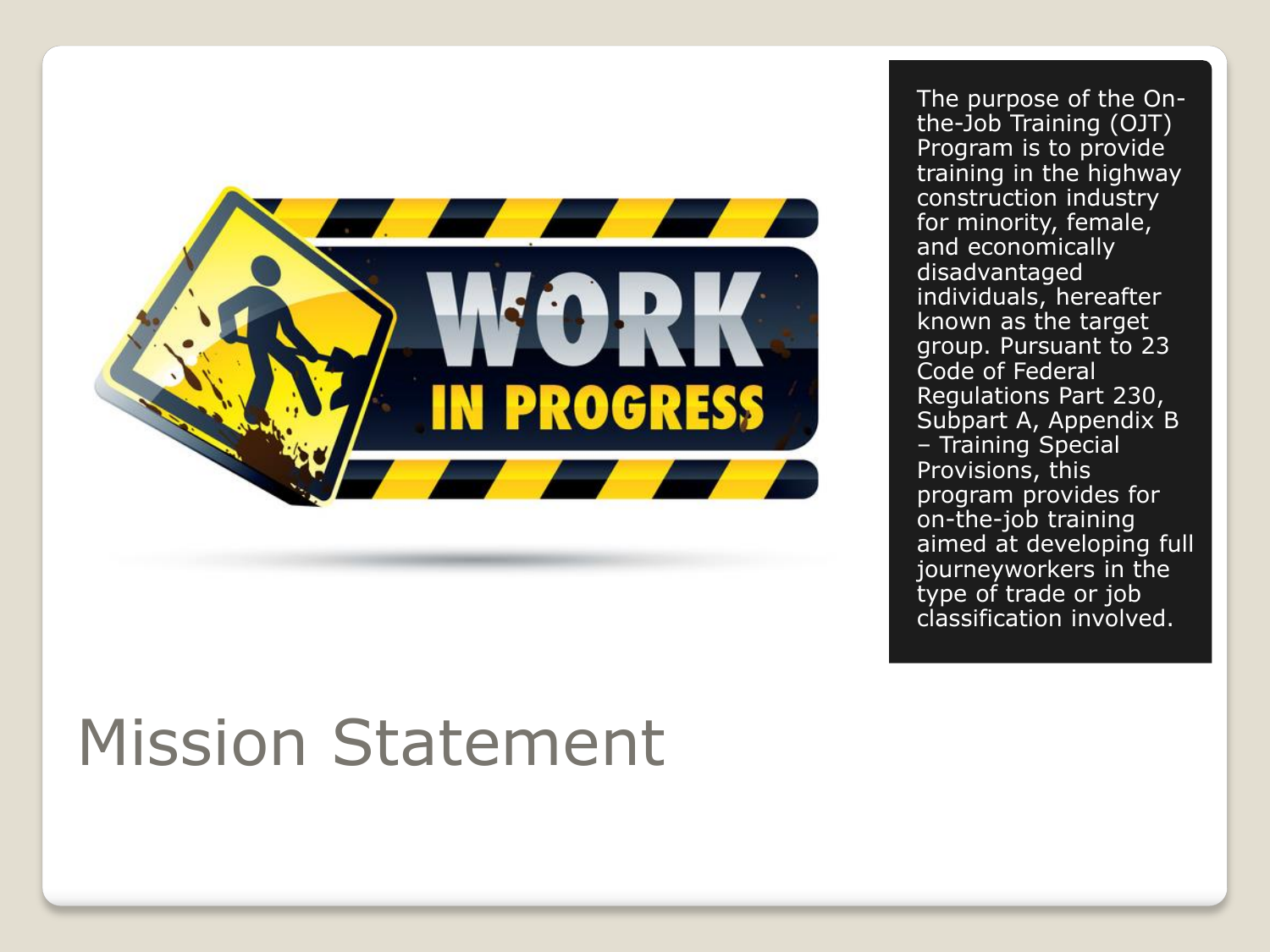# Current program was out-ofdate

- Made it difficult for trainees to graduate
- Hard to move trainees where needed
- Lacked guidance for trainers

# **Why Update?**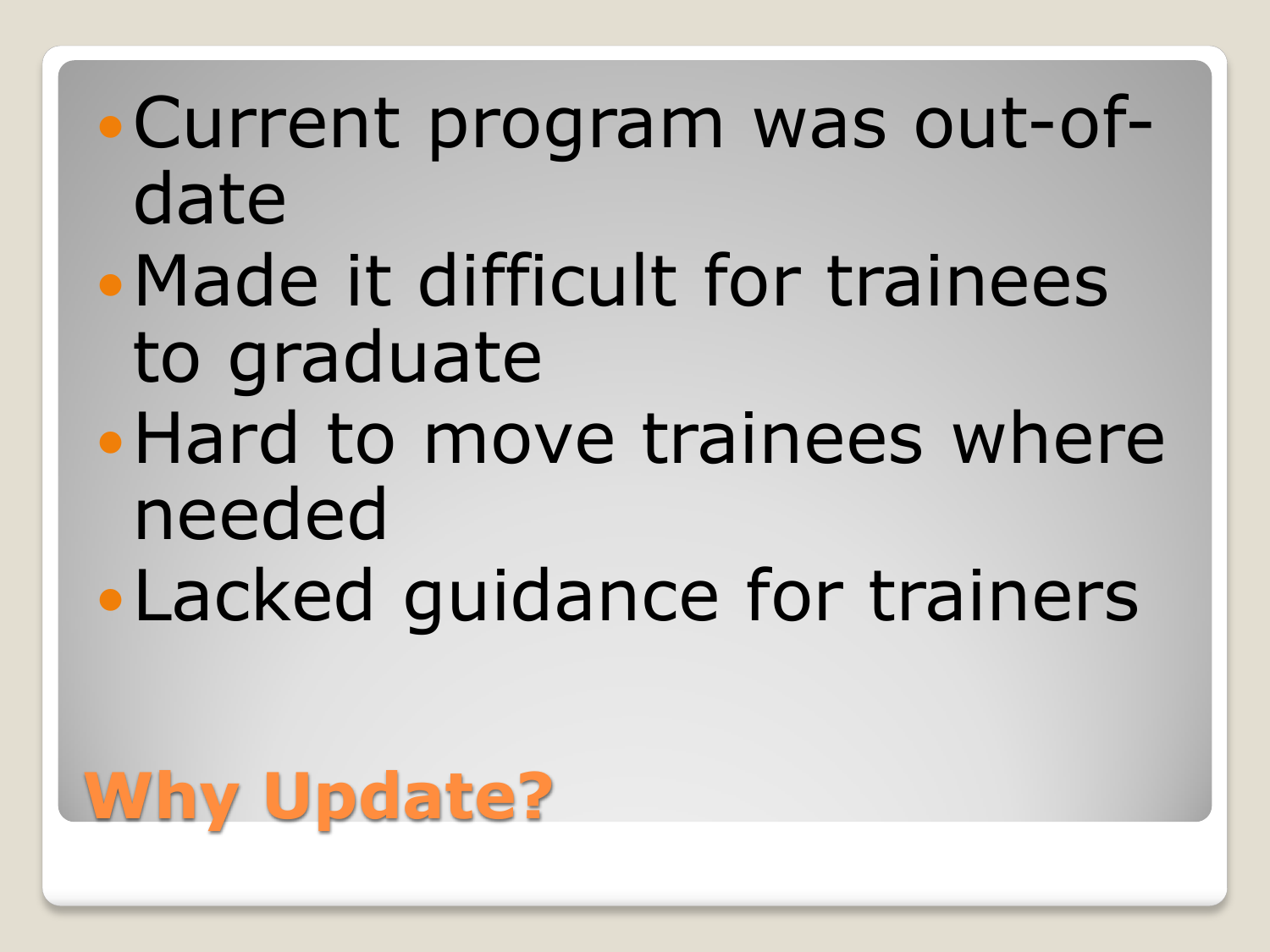- More flexibility in training (programs combined)
- Guidance for trainers
- Adjusting the required hours to graduate
- Streamlining transfer process
- Simplifying paperwork for trainees on concurrent project
- Credit for training courses
- Increased awareness of OJT program
- Bid Item now 500 hours per slot

## **Overview of Changes**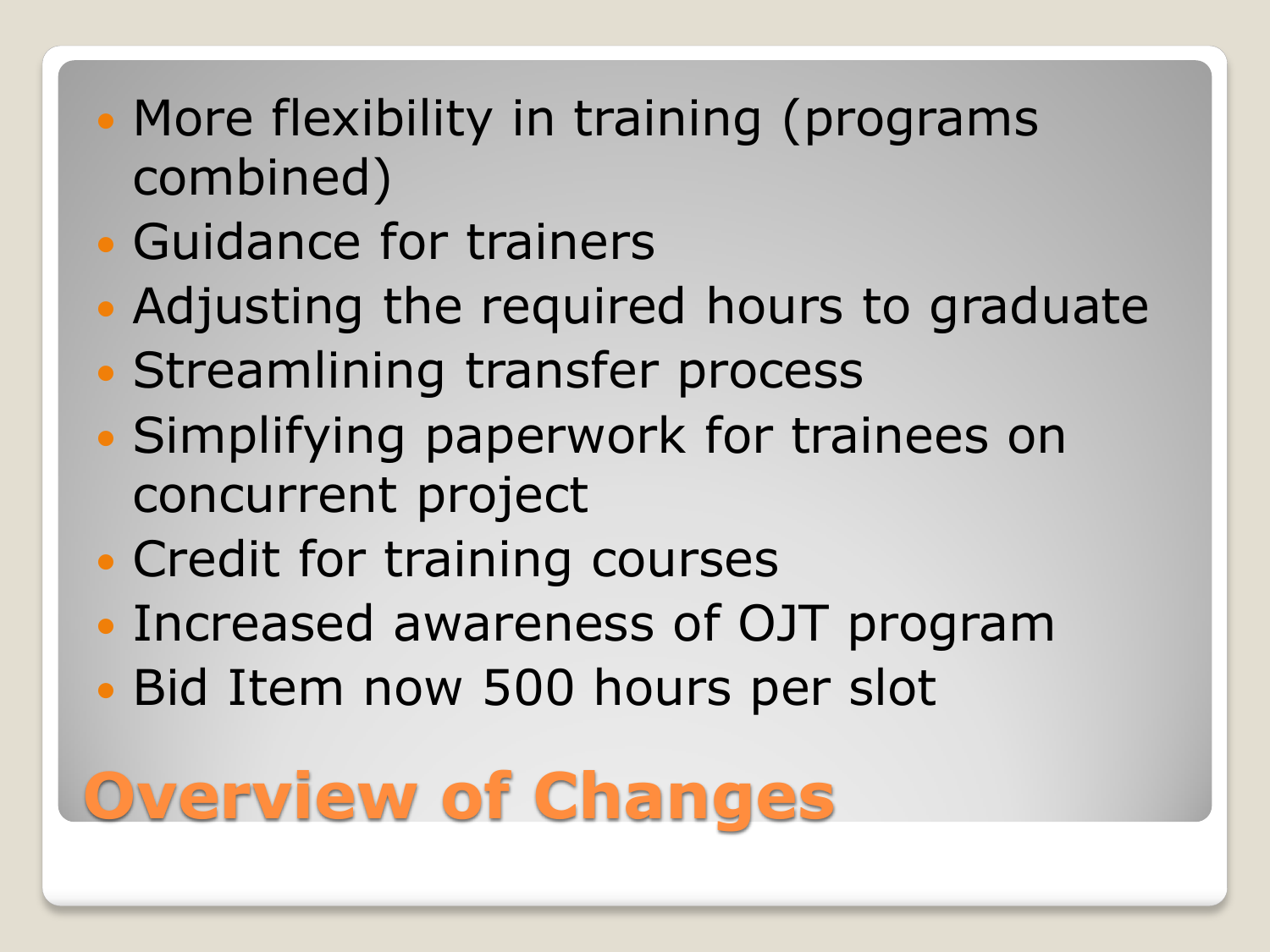- FHWA approval March 14, 2016
- New OJT Special Provision April 20, 2016 Letting
- CCO new special provision -- for projects let prior with unfilled slots
- Unfilled trainee slots moved to new OJT program (by CCO)
- Trainees in suspension -- may request to continue in prior OJT program or move to new program

## **Implementation**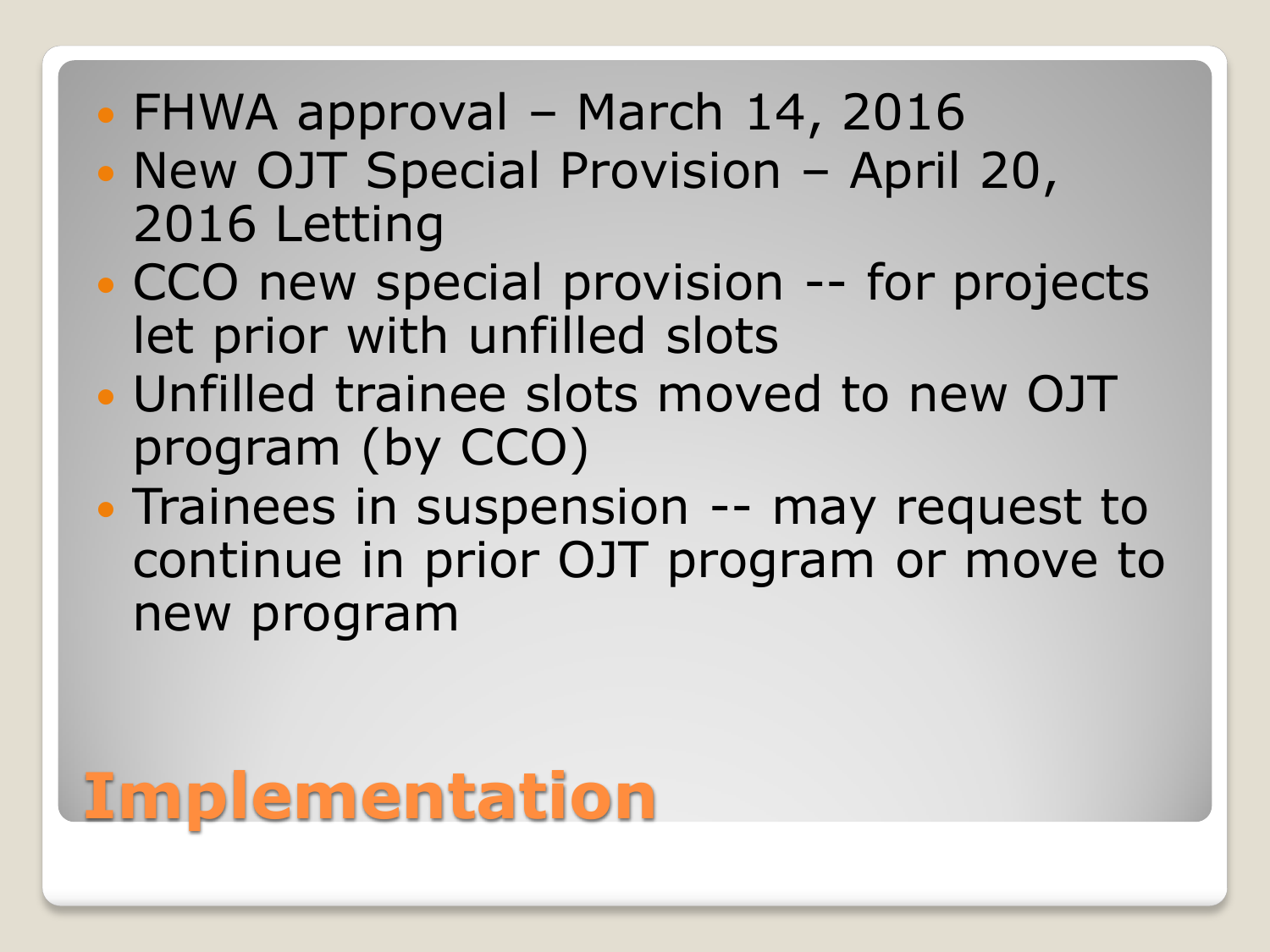## OJT Program Manuals

- Mailed out with OJT Letters
- Mailed to Contractors Prior Lettings
- Posted on SDDOT OJT website
- New OJT Forms
	- Mailed out with OJT letters
	- Mailed to Contractors Prior Lettings
	- Posted on SDDOT OJT website

# **Distributing new materials**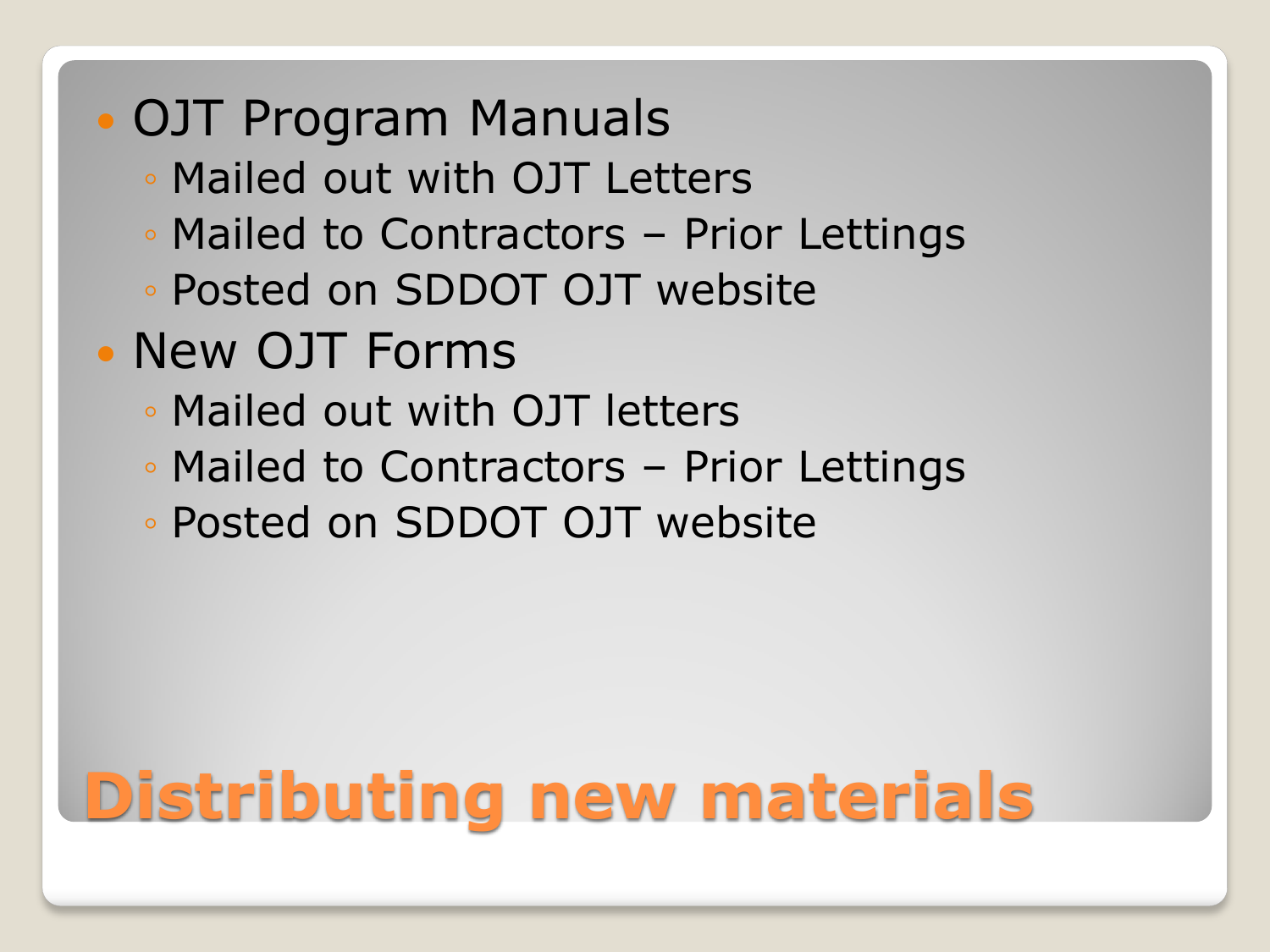

SOUTH DAKOTA DEPARTMENT OF TRANSPORTATION Construct ~ Maintain ~ Connect

On-the-Job **Training Manual** 

### 2016 Edition

.<br>The South Dakota Department of Transportation provides services without regard to race, color, gender, religion, national origin, age or disability according to the provisions contained in 8DCL 20-13, Title VI of the Civil Rights Act of 1964, the Rehabilitation Act of 1973, as amended, the Americans With Disabilities, Act of 1990 and Executive Orler 19998. Federal Actions to Address Environmental Justice in Minodix Populations and Low-Income Populations, 1994. Any person who has questions concerning this policy or who believes he or she has been discriminated against should contact the Department's Civil Rights Office at 605-773-3540.

## **New OJT Training Manual**

### New Manual Contains:

- 1. Mission Statement & Purposes
- 2. Definitions
- 3. Program Policies & Procedures
- 4. Funding & Wage Rates
- 5. Methodology
- 6. Selecting Projects for Trainee Slots
- 7. Administrative Responsibilities
- 8. Online Form Information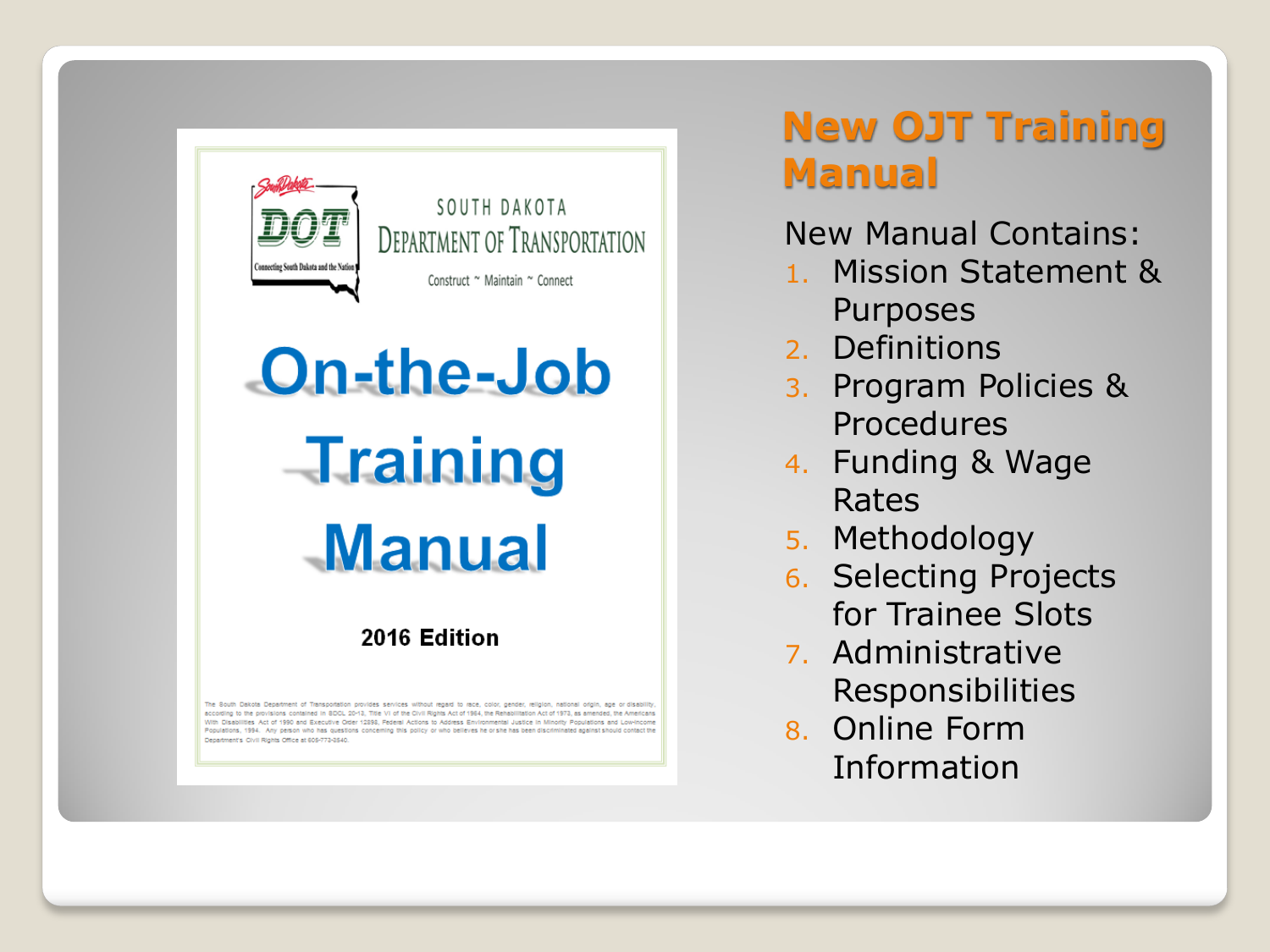|                                                                                                                                                                  | <b>South Dakota Department of Transportation</b>                                     |                                                      |                         |              |                      |  |
|------------------------------------------------------------------------------------------------------------------------------------------------------------------|--------------------------------------------------------------------------------------|------------------------------------------------------|-------------------------|--------------|----------------------|--|
|                                                                                                                                                                  | <b>Civil Rights Program</b><br><b>On-the-Job Training Program</b>                    |                                                      |                         |              |                      |  |
|                                                                                                                                                                  | (Please print or type all information. See additional instructions on back of form.) |                                                      |                         |              |                      |  |
| THIS PORTION IS TO BE COMPLETED BY CONTRACTOR.                                                                                                                   |                                                                                      |                                                      |                         |              |                      |  |
| <b>Trainee Name</b>                                                                                                                                              |                                                                                      | Contractor                                           | Prime (                 | $\mathbf{r}$ | Sub (                |  |
| Street Address; Route/Box; Box Number                                                                                                                            | Project Number, PCN Number                                                           |                                                      |                         |              |                      |  |
| City, State, Zip                                                                                                                                                 |                                                                                      | Prior Hours Start Date                               |                         |              | <b>Starting Wage</b> |  |
| Trainer                                                                                                                                                          | <b>Training Program</b>                                                              |                                                      |                         |              |                      |  |
| <b>Trainee Signature</b>                                                                                                                                         | Contractor Signature                                                                 |                                                      |                         |              |                      |  |
| Gender: Male Female                                                                                                                                              |                                                                                      | Ethnic Group: Native Hawaiian/Other Pacific Islander |                         |              |                      |  |
| <b>Trainee Employment:</b>                                                                                                                                       |                                                                                      | American Indian Two or More Races                    |                         |              |                      |  |
| New Hire                                                                                                                                                         | Current Employee Upgrade                                                             | African American/Black Hispanic/Latino               |                         |              |                      |  |
|                                                                                                                                                                  |                                                                                      |                                                      |                         |              |                      |  |
|                                                                                                                                                                  |                                                                                      |                                                      |                         |              |                      |  |
| □Trainee will be working on multiple concurrent projects □ Economically Disadvantaged □ Asian □ White                                                            |                                                                                      |                                                      |                         |              |                      |  |
| If multiple projects checked, please list projects:                                                                                                              |                                                                                      |                                                      |                         |              |                      |  |
|                                                                                                                                                                  | COMPLETE ABOVE AND MAIL FORM TO CIVIL RIGHTS PROGRAM AT ADDRESS BELOW                |                                                      |                         |              |                      |  |
| THIS PORTION IS TO BE COMPLETED BY CIVIL RIGHTS PROGRAM.                                                                                                         |                                                                                      |                                                      | <b>Received Date</b>    |              |                      |  |
| Classification_                                                                                                                                                  |                                                                                      |                                                      |                         |              |                      |  |
| <b>Training Program</b>                                                                                                                                          |                                                                                      |                                                      | Program Hours           |              |                      |  |
| Minimum Starting Wage (not less than General Laborer's Rate)                                                                                                     |                                                                                      |                                                      | 60% of journeyman wage  |              |                      |  |
|                                                                                                                                                                  |                                                                                      |                                                      | 70% of journeyman wage  |              |                      |  |
| Minimum Wage after % =                                                                                                                                           | hours                                                                                |                                                      | 80% of journeyman wage_ |              |                      |  |
|                                                                                                                                                                  |                                                                                      |                                                      | 90% of journeyman wage_ |              |                      |  |
|                                                                                                                                                                  | MAKE TRAINEE WAGE ADJUSTEMENTS AS NECESSARY DURING COURSE OF PROGRAM                 |                                                      |                         |              |                      |  |
| Two copies of this registration will be returned to the contractor following approval and calculation of wage levels-<br>one for contractor and one for trainee. |                                                                                      |                                                      |                         |              |                      |  |
|                                                                                                                                                                  |                                                                                      |                                                      |                         |              |                      |  |
|                                                                                                                                                                  |                                                                                      |                                                      |                         |              |                      |  |
|                                                                                                                                                                  |                                                                                      |                                                      |                         |              |                      |  |
|                                                                                                                                                                  |                                                                                      |                                                      |                         |              |                      |  |

### **OJT Registration Form**

Key Changes:

- 1. Trainer Should be Listed
- 2. Concurrent Projects listed on one form
- 3. No Social Security Number
- 4. Check boxes for gender & ethnic group
- 5. Referral Information deleted
- 6. Original form still required to be mailed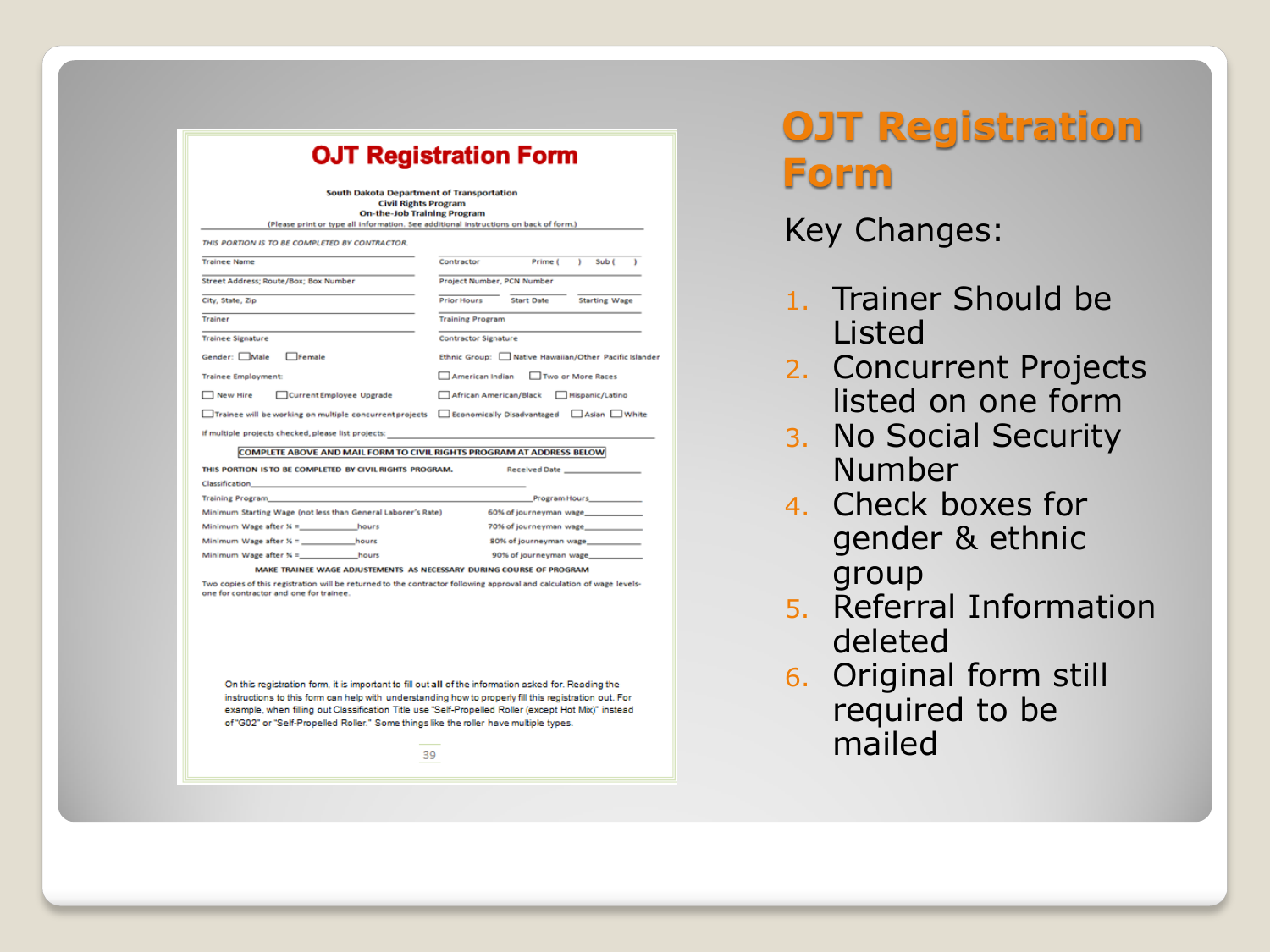|                     |        |                                                                                                                       | <b>Civil Rights Program</b><br><b>Monthly Trainee Status Report</b>             |                                                                                                                   | SOUTH DAKOTA DEPARTMENT OF TRANSPORTATION                                       |                                                                                                                                                                                                                                                                                                                                                                                |
|---------------------|--------|-----------------------------------------------------------------------------------------------------------------------|---------------------------------------------------------------------------------|-------------------------------------------------------------------------------------------------------------------|---------------------------------------------------------------------------------|--------------------------------------------------------------------------------------------------------------------------------------------------------------------------------------------------------------------------------------------------------------------------------------------------------------------------------------------------------------------------------|
|                     |        | THIS PORTION IS TO BE COMPLETED BY CONTRACTOR                                                                         |                                                                                 |                                                                                                                   |                                                                                 |                                                                                                                                                                                                                                                                                                                                                                                |
|                     |        | <b>Report for Period Ending Committee Act of Act of Act of Act of Act of Act of Act of Act of Act of Act of Act o</b> |                                                                                 | 20                                                                                                                |                                                                                 |                                                                                                                                                                                                                                                                                                                                                                                |
| <b>Trainee Name</b> |        |                                                                                                                       | Job Title                                                                       |                                                                                                                   |                                                                                 |                                                                                                                                                                                                                                                                                                                                                                                |
|                     |        |                                                                                                                       |                                                                                 |                                                                                                                   |                                                                                 |                                                                                                                                                                                                                                                                                                                                                                                |
| <b>PROJECT/</b>     |        | <b>WEEK</b>                                                                                                           | <b>HOURLY</b>                                                                   | <b>HOURS</b>                                                                                                      | NON-<br><b>TRAINING</b>                                                         | <b>TOTAL</b><br><b>ACCRUED</b><br><b>HOURS</b>                                                                                                                                                                                                                                                                                                                                 |
|                     |        |                                                                                                                       |                                                                                 |                                                                                                                   |                                                                                 |                                                                                                                                                                                                                                                                                                                                                                                |
|                     |        |                                                                                                                       |                                                                                 |                                                                                                                   |                                                                                 |                                                                                                                                                                                                                                                                                                                                                                                |
|                     |        |                                                                                                                       |                                                                                 |                                                                                                                   |                                                                                 |                                                                                                                                                                                                                                                                                                                                                                                |
|                     |        |                                                                                                                       |                                                                                 |                                                                                                                   |                                                                                 |                                                                                                                                                                                                                                                                                                                                                                                |
|                     |        | Special Provision and the Approved Training Program.                                                                  |                                                                                 | This company certifies that it has provided supervised training as reported above in accordance with the Training |                                                                                 |                                                                                                                                                                                                                                                                                                                                                                                |
|                     |        |                                                                                                                       |                                                                                 |                                                                                                                   |                                                                                 |                                                                                                                                                                                                                                                                                                                                                                                |
|                     |        | Signature of Person Preparing Report                                                                                  |                                                                                 |                                                                                                                   | Date                                                                            |                                                                                                                                                                                                                                                                                                                                                                                |
|                     |        |                                                                                                                       |                                                                                 |                                                                                                                   |                                                                                 |                                                                                                                                                                                                                                                                                                                                                                                |
|                     | Reason | <b>LOCATION PAYROLL</b><br>If "Yes", date?                                                                            | <b>ENDING</b><br><b>Complete these items as appropriate:</b><br>If "Yes", date? | <b>WAGE</b><br>C. Has trainee graduated? (check one) [ ] Yes [ ] No                                               | <b>WORKED</b><br>If "Yes", please separate hours by project in the table above. | Project Number(s)/PCN(s) of Trainee Registration<br><b>HOURS</b><br><b>Total hours from Last Report</b><br>A. Is the trainee working multiple projects concurrently? (check one) [ ] Yes [ ] No<br>B. Has trainee been transferred/laid off/quit/fired? (check one) [ ] Yes [ ] No<br>Is the graduate now employed with your firm at journey level? (check one) [ ] Yes [ ] No |

### **New Monthly Status Report**

Minor Updates:

- 1. Added Column to record non-training hours
- 2. Questions "A" now deals with concurrent projects
- 3. Question "B" combines the various personnel actions
- 4. Important when working on concurrent projects to complete project/location column
- 5. May be submitted electronically (email, fax, etc.)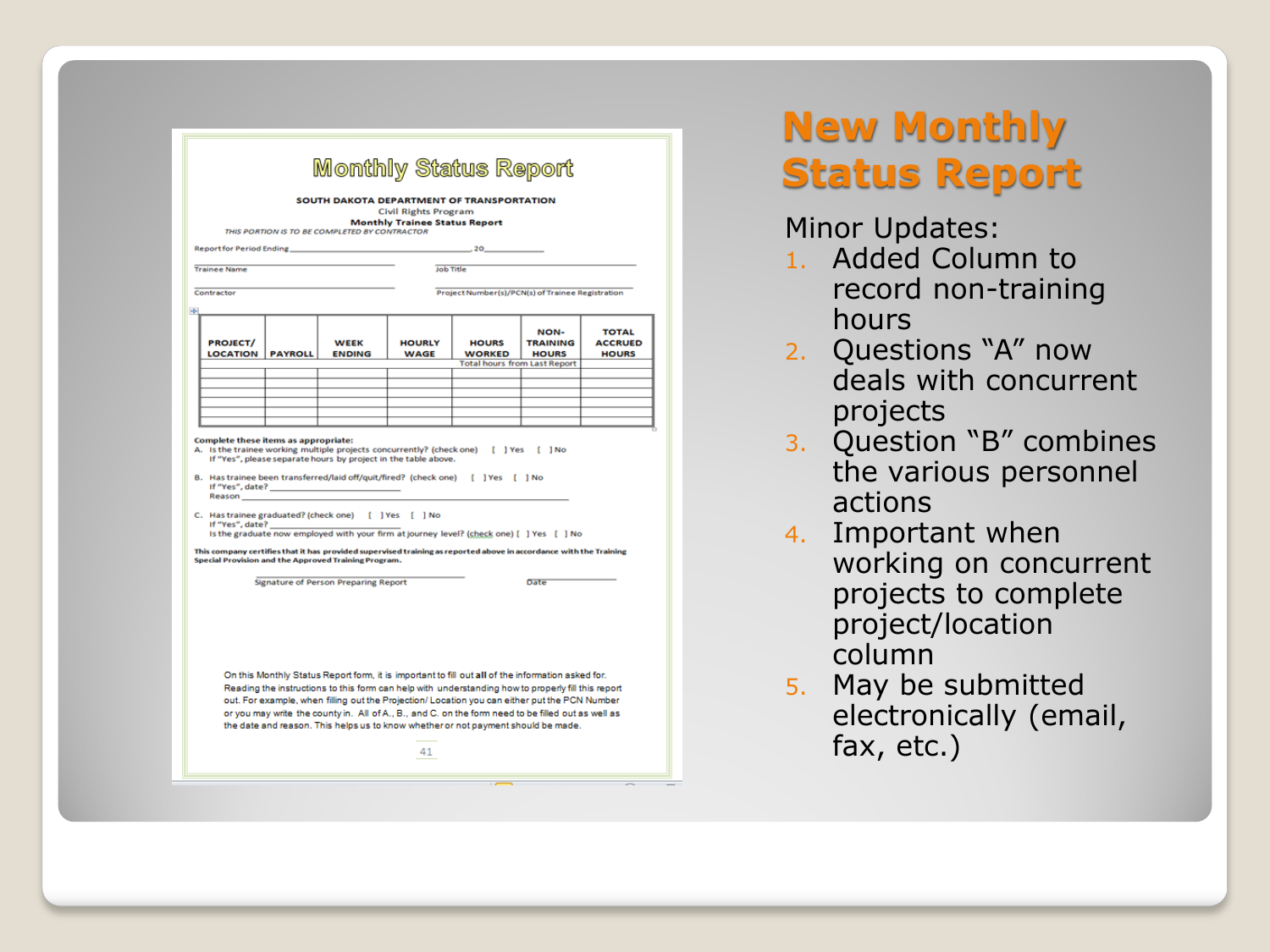### **Transfer Registration**

|                                                                                                             | South Dakota Department of Transportation                                                                                                                                                                                        |  |  |  |
|-------------------------------------------------------------------------------------------------------------|----------------------------------------------------------------------------------------------------------------------------------------------------------------------------------------------------------------------------------|--|--|--|
|                                                                                                             | <b>Civil Rights Program</b>                                                                                                                                                                                                      |  |  |  |
|                                                                                                             | <b>Transfer Registration</b>                                                                                                                                                                                                     |  |  |  |
|                                                                                                             | (Please print or type all information. See additional instructions on back of form.)                                                                                                                                             |  |  |  |
| <b>Trainee Name</b>                                                                                         | Contractor                                                                                                                                                                                                                       |  |  |  |
| <b>Current Project Number, PCN Number</b>                                                                   | New Project Number, PCN Number                                                                                                                                                                                                   |  |  |  |
| <b>Training Program</b>                                                                                     | <b>Effective Date of Transfer</b>                                                                                                                                                                                                |  |  |  |
| <b>Trainer</b>                                                                                              | <b>Prior Hours</b>                                                                                                                                                                                                               |  |  |  |
|                                                                                                             | <b>COMPLETE ABOVE AND MAIL FORM TO CIVIL RIGHTS PROGRAM AT ADDRESS BELOW</b>                                                                                                                                                     |  |  |  |
|                                                                                                             | THIS PART TO BE COMPLETED BY CIVIL RIGHTS PROGRAM                                                                                                                                                                                |  |  |  |
| Classification<br>the control of the control of the control of the control of the control of the control of |                                                                                                                                                                                                                                  |  |  |  |
| <b>Training Program</b>                                                                                     | <b>Example 2018 Program Hours Contract Contract Contract Contract Contract Contract Contract Contract Contract Contract Contract Contract Contract Contract Contract Contract Contract Contract Contract Contract Contract C</b> |  |  |  |
|                                                                                                             | Minimum Starting Wage (not less than General Laborer's Rate) 60% of journeyman wage                                                                                                                                              |  |  |  |
| Minimum Wage after $X =$                                                                                    | 70% of journeyman wage                                                                                                                                                                                                           |  |  |  |
| Minimum Wage after $Y_2$ =                                                                                  | 80% of journeyman wage                                                                                                                                                                                                           |  |  |  |

90% of journeyman wage\_

100% of journeyman wage

Minimum Wage after  $\frac{M}{n} =$ 

Minimum Wage upon completion

On this transfer registration form, it is important to fill out all of the information asked for. Reading the instructions to this form can help with understanding how to properly fill this registration out. For example, when filling out Training Program use "Self-Propelled Roller (except Hot Mix)" instead of "G02" or "Self-Propelled Roller." Some things like the roller have multiple types.

40

### **New Transfer Registration**

- New Form Simply Transfer
- May complete form or send written notice (email, etc.)
- Transfer trainee from one project to another
- Not to be used when trainee is working concurrently on projects
- May be submitted electronically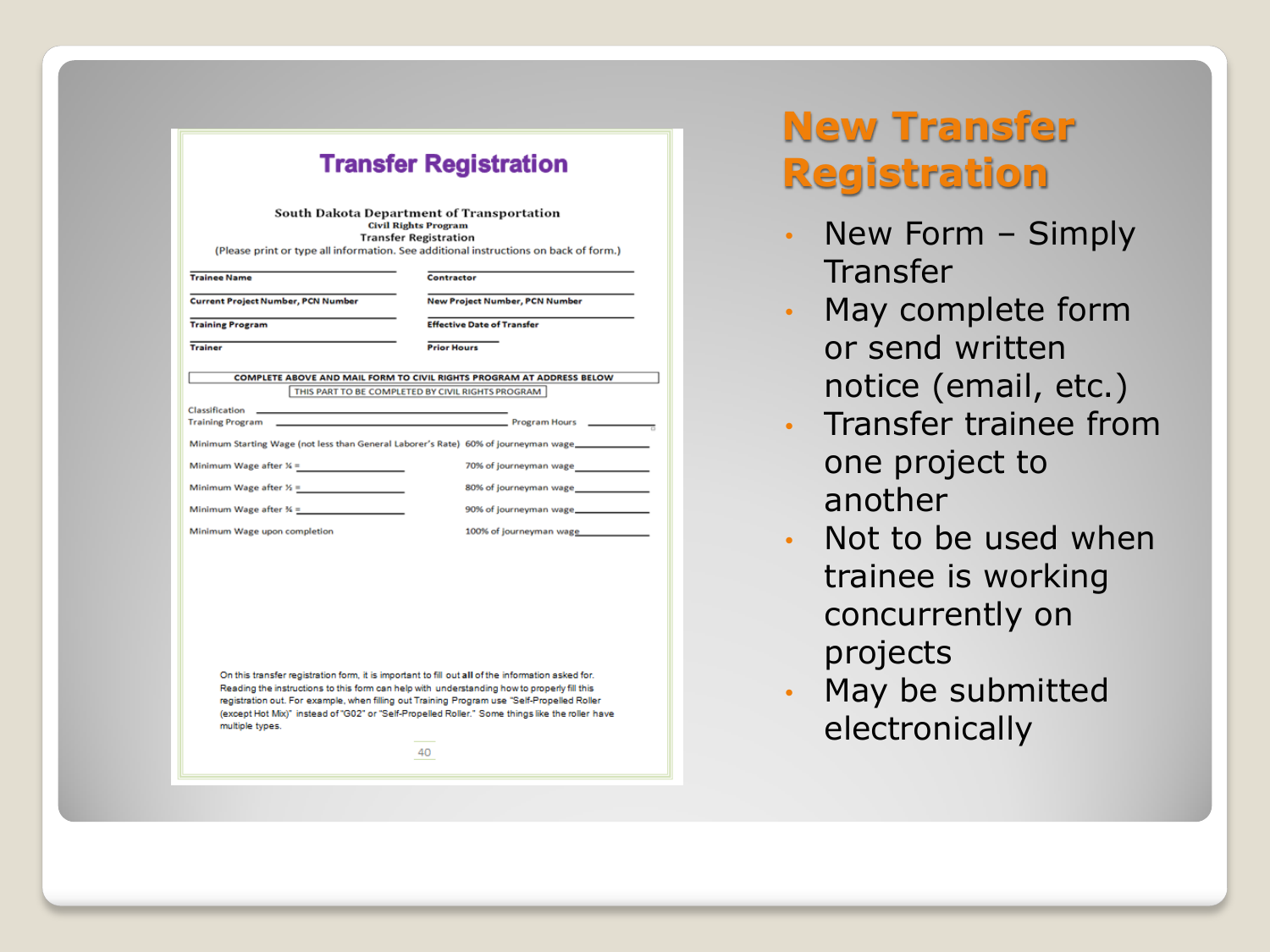### **Trainer Responsibilities**

The job of the Trainer is to make sure that the Trainee is receiving the proper training to achieve full journeyworker status. A Trainer has certain responsibilities to help the Trainee achieve the goals to graduate from the training program. The following are a few things that the Trainer can do:

#### As their Mentor:

- Let them know they can trust you.
- . Don't expect them to be great at the beginning. Not everyone will have the experience you have had.

### As their Supervisor:

- Encourage them to continue exceeding at work. Nothing is better than knowing you are exceeding at a new task.
- . Instead of yelling at them for everything they do wrong, tell them what the problem is and show them how to fix it.

#### As their Supporter:

- Show them that they can go to you with anything. They need to know that they have someone that will take care of situations out of their **control**
- Praise them! Again, telling someone how good they are doing makes them want to continue to do a great job.
- Encourage them to do their best every day.

#### As their Trainer

- Encourage them to try new equipment. This could help the project and allow them to get more experience.
- Be their Trainer! They need someone there who can show them "the ropes" during the first few days. Every job is different so don't expect them to know how you want it done.
- Make sure they get the proper training. As long as they are on the job vou should be training them and they should be learning from you. Don't just think they will be fine after a few days and leave them to figure it out on their own. They need someone they can ask questions.

\*Please print a copy and give to your Trainers. This will help them with what should be expected of them.\*

### **New Trainer Responsibilities Handout**

- General Guidance for **Trainers**
- Copies will be sent out with OJT letters
- May copy from OJT Manual

(Page 38)

38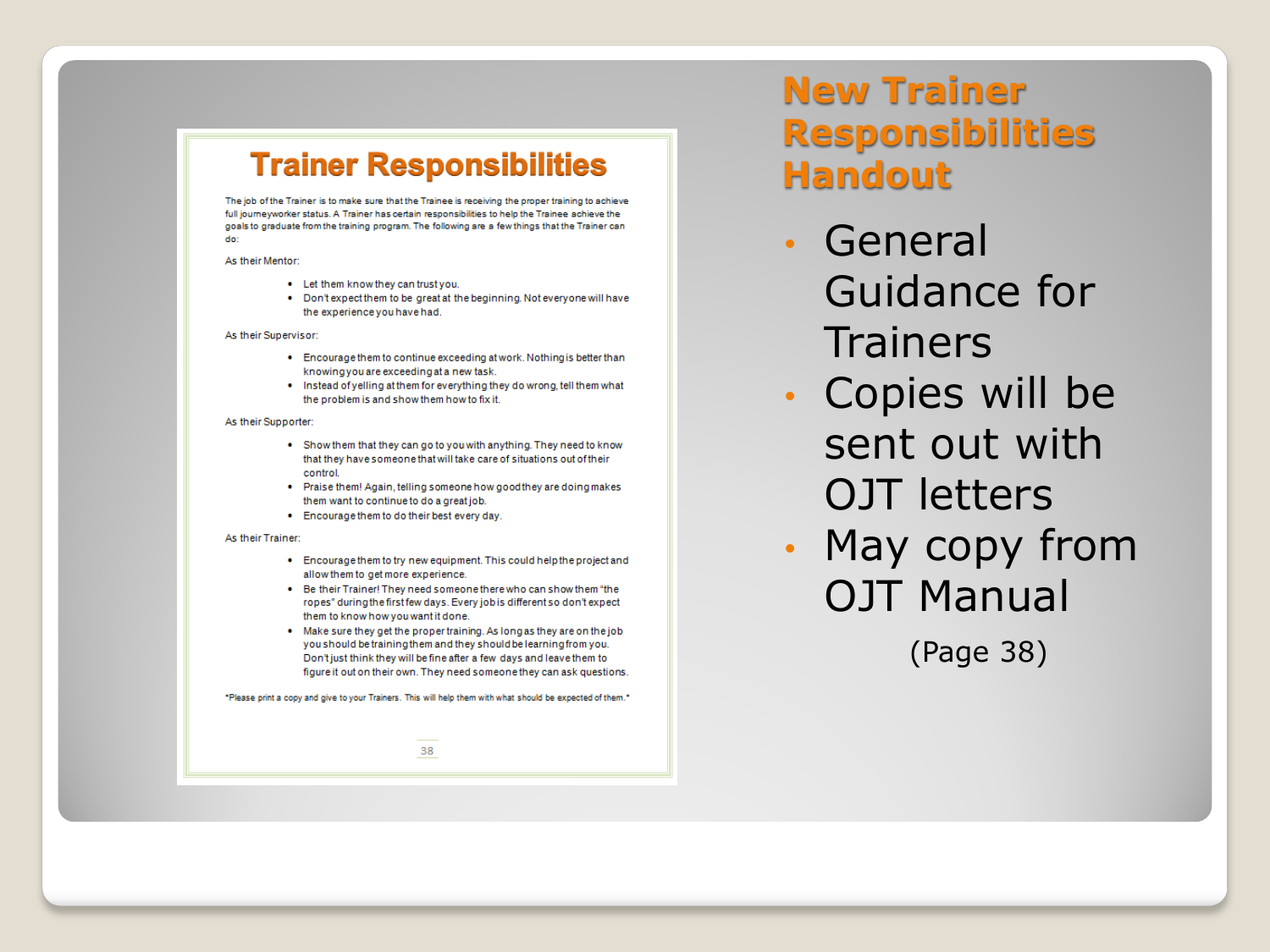## <http://www.sddot.com/services/civil/ojt.aspx>

## **OJT Web Address**